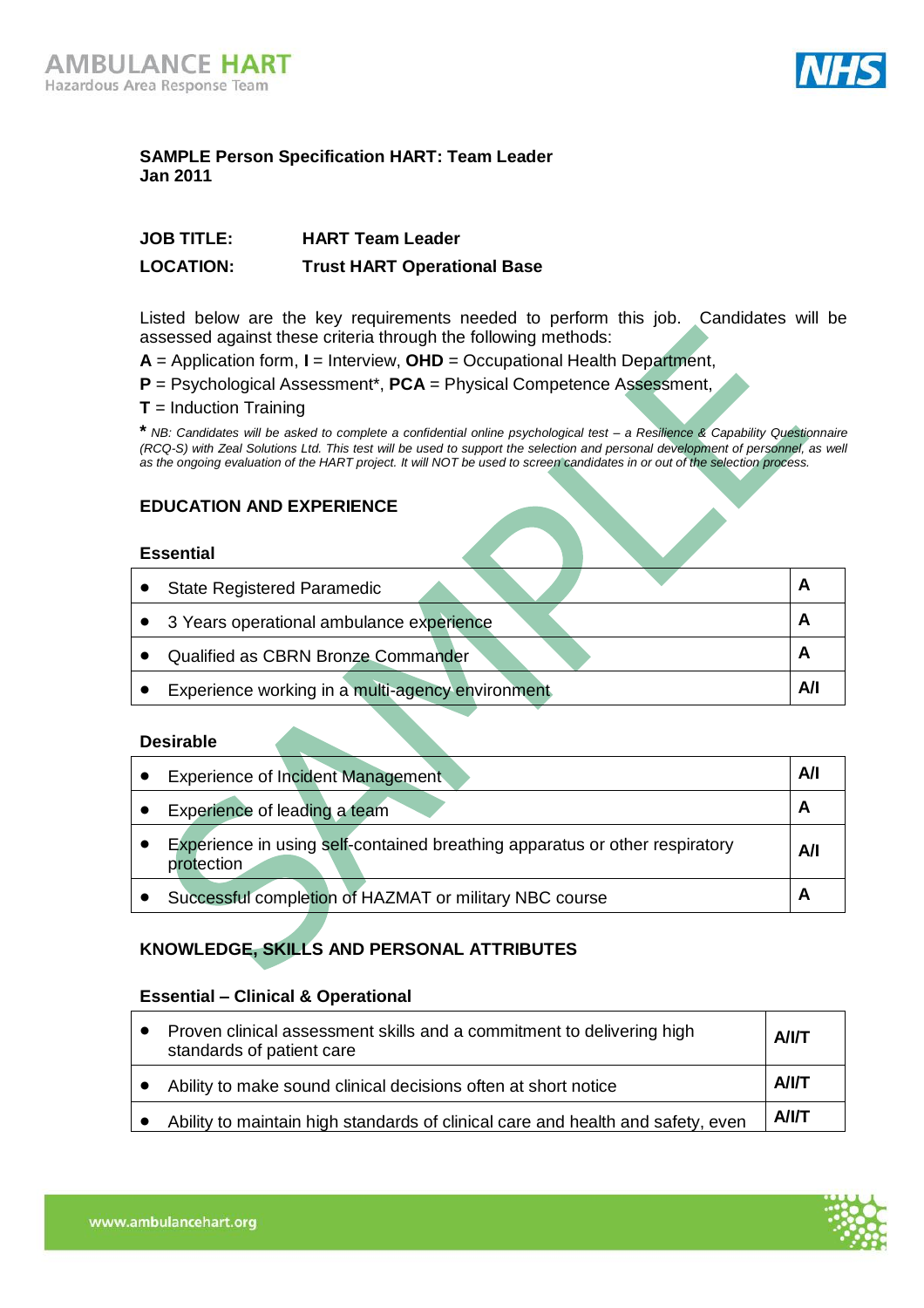

| in stressful and challenging situations                                                                                                                                                                                 |                |
|-------------------------------------------------------------------------------------------------------------------------------------------------------------------------------------------------------------------------|----------------|
| Ability to work effectively in enclosed, confined spaces                                                                                                                                                                | <b>A/I/PCA</b> |
| Ability to work effectively at height and other areas of difficult access (USAR<br>paramedic only)                                                                                                                      | <b>A/I/PCA</b> |
| Ability to provide structured briefings during an incident and post-incident de-<br>brief for your team                                                                                                                 | <b>A/I/T</b>   |
| Ability to actively contribute to multi-agency post-incident structured de-briefs<br>and recommend changes for improvement where required                                                                               | <b>A/I/T</b>   |
| Understanding of the trust's risk management system and ability to undertake<br>$\bullet$<br>formal and Dynamic Operational Risk Assessments and manage risk in<br>accordance with these procedures                     | <b>A/I/T</b>   |
| Understanding of and have a demonstrable commitment to Equal<br>Opportunities and Diversity, both as a colleague and as a provider of a<br>service to the public                                                        | A              |
| Ability to conduct investigations into any accident or other untoward incident<br>$\bullet$<br>relating to HART in accordance with local procedures, and completing the<br>relevant paperwork in the appropriate manner | Αll            |
| Knowledge of Trust procedures regarding Personal Development Review<br>(PDR) and the ability to carry out timely appraisals                                                                                             | A              |
| Ability to communicate both verbally and in writing with people at all levels                                                                                                                                           | <b>I/P/T</b>   |

# **Essential - Core Behavioural Competencies**

| Ability to remain calm and resilient under pressure and support others in this<br>respect                                                                           | <b>A/I/T</b> |
|---------------------------------------------------------------------------------------------------------------------------------------------------------------------|--------------|
| Ability to manage sensitive, stressful and traumatic incidents effectively, knowing<br>when to use tact, diplomacy and assertiveness and ensuring that others do so | A/IT         |
| Ability to work as part of a team and being supportive of others                                                                                                    | $I$ /P $\pi$ |
| Open to change, flexible and adaptable                                                                                                                              | $I$ /P/T     |
| Being self confident and have the ability to develop self, motivate others and<br>instil a sense of capability in others                                            | <b>I/P/T</b> |
| Ability to establish efficiently an appropriate course of action for self and/or<br>others to accomplish a goal                                                     | $I$ /P $\pi$ |
| Ability to make effective judgements and decisions often at short notice and<br>under pressure                                                                      | $I$ /P $\pi$ |
| Maintain a professional image at all times                                                                                                                          | IЛ           |